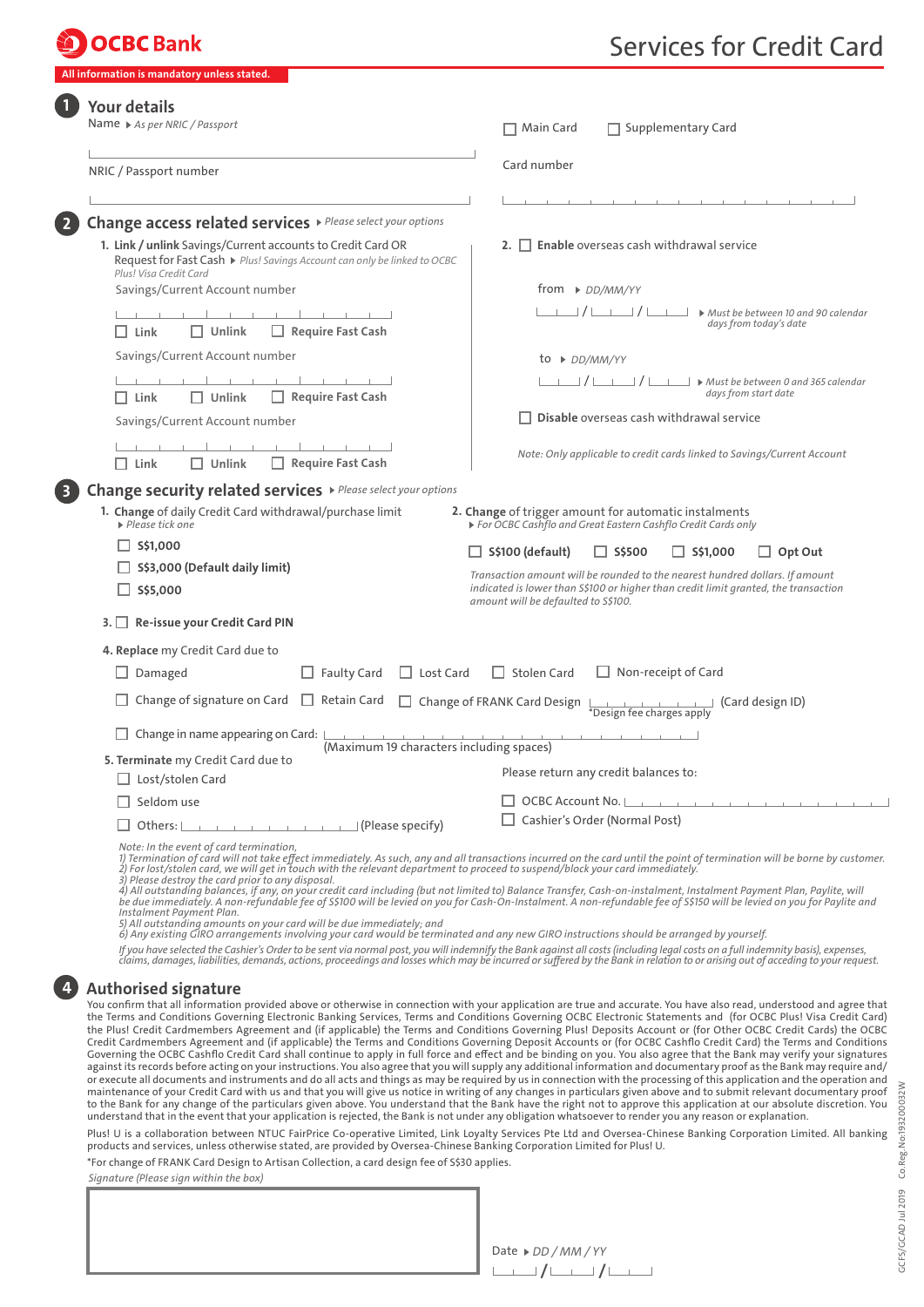



Send this completed form to OCBC Bank, Card Operations,

If you are using thumbprint instead of signature, **p p** *please visit any OCBC branch for verification.* **Visit branch Send by mail** *Please visit any OCBC branch for verification.* **<b>Visit branch** 



 $\prod_{N}^{\text{B}}$  Bring this completed form and your<br>NRIC / passport to any OCBC branch.

### **Your request will be processed in 5 working days. Please call 1800 363 3333 for further enquiries.**

## For bank's use

| Processed by | Verified by | Date | Remarks |
|--------------|-------------|------|---------|
|              |             |      |         |
|              |             |      |         |
|              |             |      |         |
|              |             |      |         |